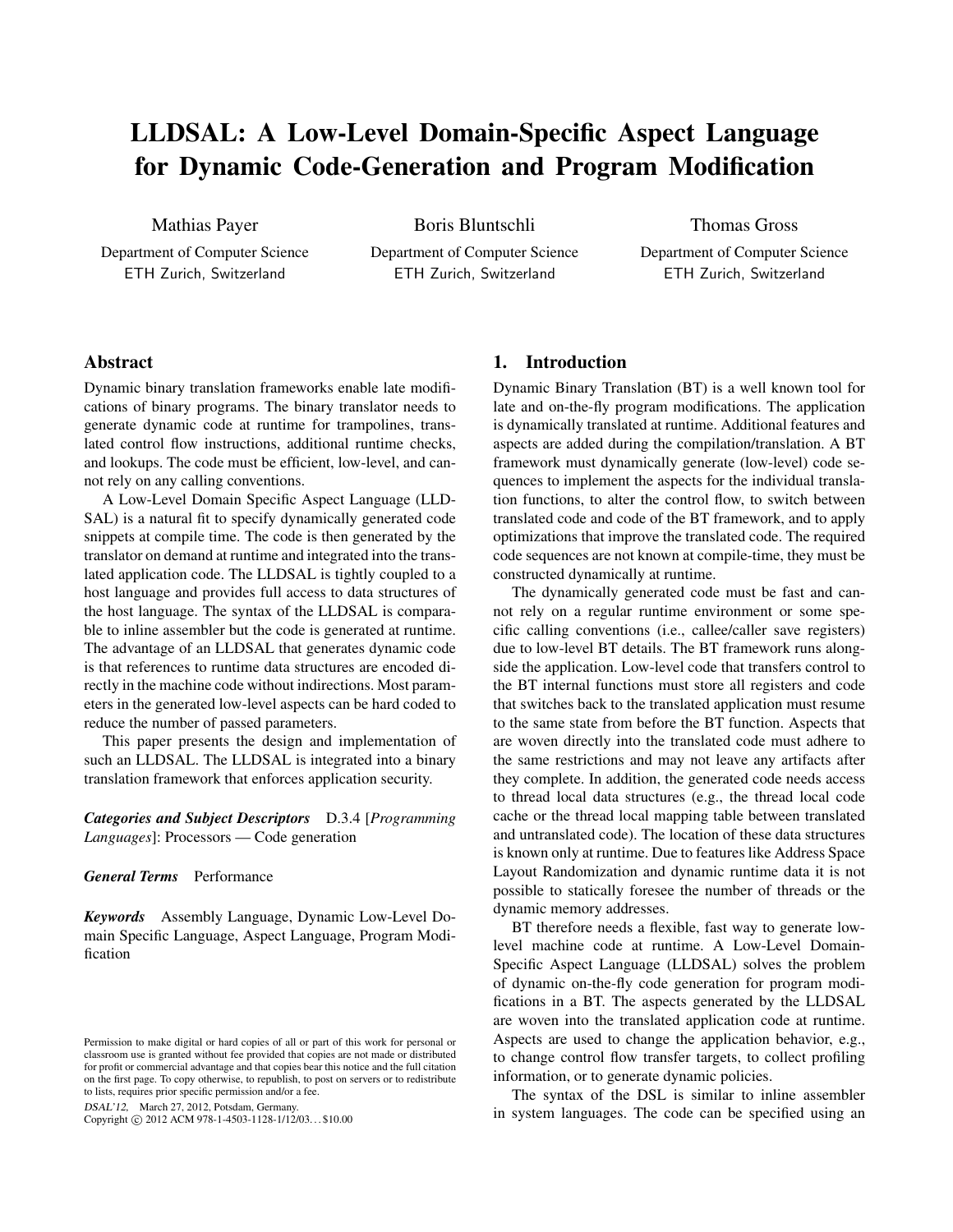extended assembler syntax with access to high-level data structures. The extensions allow access to C structs and fields, access to high-level functions that are part of the BT framework, and rich runtime extensions for control flow transfers.

[Listing 1](#page-1-0) shows how the DSL is used to implement ondemand low-overhead profiling for unmodified applications in a binary translator. The DSL-code is located in the BTinternal function that translates indirect jumps. LLDSAL generates dynamic code that is added to the translated indirect jump. The DSL resolves the indirect reference to the thread local nr ind calls variable and uses the final address in the generated machine code. If the instrumented application executes the translated indirect jump it executes the DSL-added code as well.

```
BEGIN_ASM ( code )
  // ' incl ' does not change flags
  incl {&tld->stat->nr_ind_calls}
END_ASM
```
Listing 1. Dynamic profiling of generated code.

The LLDSAL is compiled into machine code snippets in the final file. These snippets are used to construct machine code sequences at runtime with pointers to dynamic data structures directly encoded in the machine code. The advantage is that no parameters are passed to these low-level aspects. The machine code accesses the hardcoded parameters through direct references and does not use indirect pointers and parameters. This trade-off reduces the number of passed parameters by generating specialized code.

The implementation of the LLDSAL and some design details focus on the IA32 Instruction Set Architecture (ISA) and the C language. The general concepts can be applied to other ISAs and languages as well.

# 2. Design

A dynamic binary translator needs a way to generate dynamic machine code at runtime to implement aspects that modify the input program, for translated control flow transfers, and for system access (e.g., system calls, and signals). The machine code is specified using an extended assembler syntax. Dynamic code generation is an essential component of the BT framework and should be as simple as possible. A domain specific language for dynamic low-level code generation must fulfill the following requirements:

- Usability: the language must be easy to read and easy to maintain. The language follows a trade-off between raw assembly code and access to high-level language constructs of the host language. Compared to related approaches the language should simplify programming and facilitate debugging.
- Integration into host language: the DSL integrates naturally into the host language. The DSL supports expres-

sions of a host language inside the DSL code (e.g., access to individual fields of data types of the host language). These expressions are resolved during the DSL integration step in the compiler toolchain.

No runtime dependencies: the DSL must compile to static code that fits into the BT framework. This reduces both runtime overhead and dependencies to external libraries.

The LLDSAL defines a dynamic assembly language to express and generate dynamic low-level code at runtime. The LLDSAL is used in a BT framework to implement the dynamic code generator, the translator, and to weave aspects into the translated application code.

The assembly language is extended with additional semantics to access high-level data structures and variables. Other differences to assembly language are that the LLD-SAL includes functions and extensions to redirect control flow to dynamic locations (e.g., to encode targets that are only available at runtime).

## 2.1 Dynamic assembly language

The BT framework needs a way to specify low-level code that is independent from any calling conventions or runtime environments. Assembly language is a natural fit for these requirements.

Dynamic assembly language in LLDSAL has the same expressiveness as inline assembler in system languages. Any instruction of the target ISA can be expressed using the regular assembler mnemonic. It makes sense to use the general IA32 assembler syntax for the LLDSAL. As our implementation of the LLDSAL is integrated into libdetox [\[8\]](#page-4-0) and builds on the GNU C compiler toolchain, we choose the AT&T assembler syntax.

```
void eip_gadget () {
  char *eip;
  char *(*code)(void);// code must be mapped executable
  code = (char *(*)())mmap(0, 4096, \setminusPROT_READ | PROT_WRITE | PROT_EXEC , \
    MAP_PRIVATE | MAP_ANON, -1,0);
  // code generation modifies ' ptr '
  char *ptr = (char *)code;BEGIN_ASM ( ptr )
    movl (%esp), %eax
    ret
  END_ASM
  // execute generated code
  eip = code();
}
```
Listing 2. DSL example: modification of a local variable.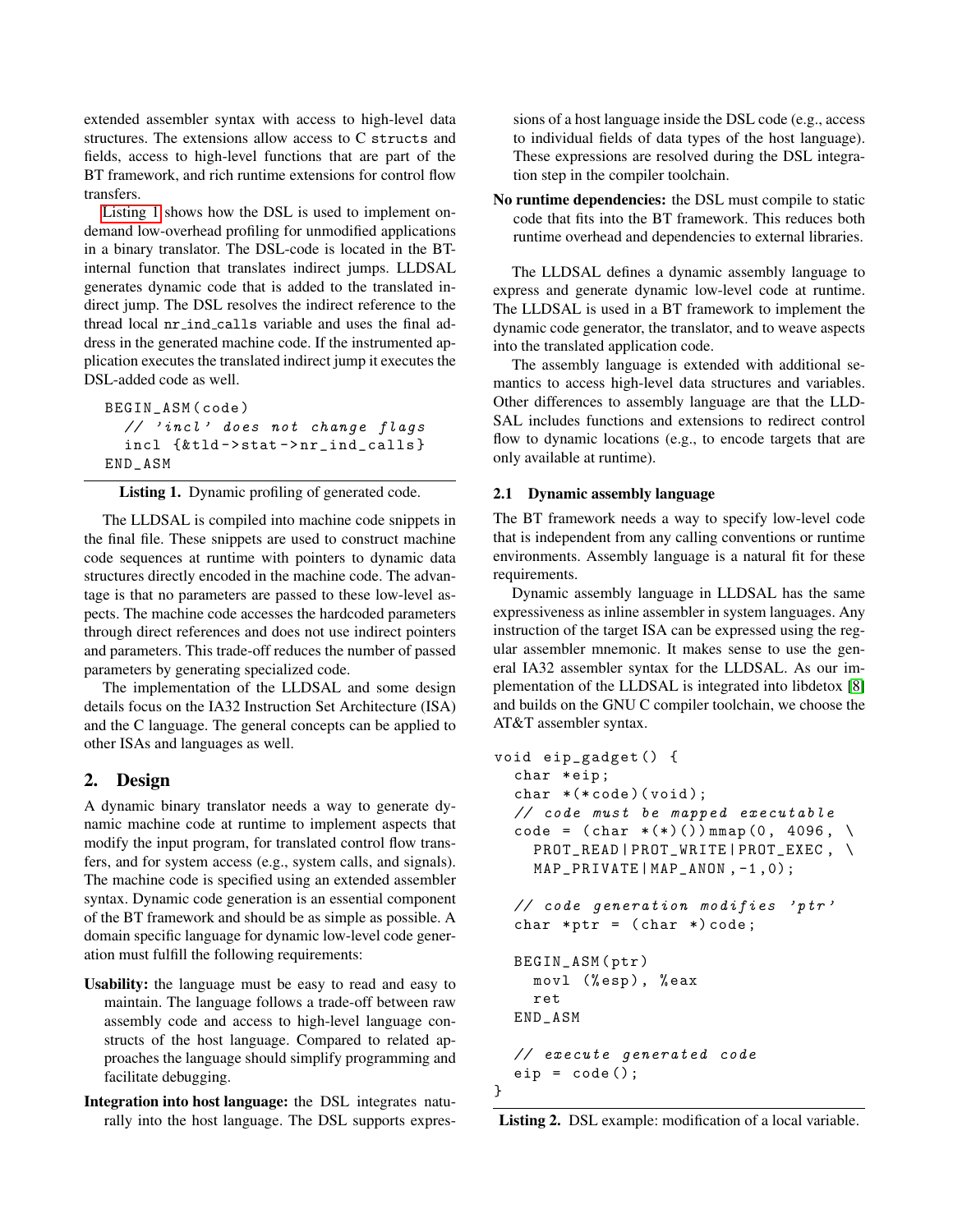The LLDSAL is used in a regular program when dynamic code needs to be generated with runtime parameters. The code is generated at a specific address and can include dynamic parameters. BEGIN ASM(ptr) starts a dynamic LLD-SAL block and END ASM ends it, generated code is stored at ptr. [Listing 2](#page-1-1) shows a simple example of the LLDSAL that generates a dynamic function that determines the current instruction pointer.

## 2.2 Data (variable) access

Interaction between LLDSAL and the host language is an important topic. The LLDSAL needs access to variables and state of the host language as well as functions of the host program. LLDSAL uses the {expr} expression to evaluate expr at runtime in the context of the host language.

```
char * code = ...BEGIN_ASM ( code )
  // store % esp value in some_var
  movl % esp , {& tld - > some_var }
END_ASM
```
Listing 3. DSL example: access to structured data.

[Listing 3](#page-2-0) shows a variable access to some\_var. The LLD-SAL embeds the reference in the generated code at runtime. The generated code uses a direct reference when executed and no longer needs the indirection through tld->some\_var. [Table 1](#page-2-1) shows an overview of all possible reference patterns.

| Pattern                | Description                                   |
|------------------------|-----------------------------------------------|
| $\{\&$ foo}            | use address of foo                            |
| $\{foo\}$              | use static value of foo at translation        |
| $\{$ <i>k</i> foo $\}$ | use dynamic value of foo (indirect reference) |
| $\{foo\}$              | use dynamic value of the address of foo       |
|                        | (double indirect reference)                   |

<span id="page-2-1"></span>Table 1. List of supported variable access patterns.

## 2.3 LLDSAL Macros

Frequently used code fragments are encapsulated in macros. These macros are used like regular statements in the code. LLDSAL extends these statements and executes additional code (e.g., additional checks or logic). The BT framework uses macros to generate direct jumps and direct calls at runtime. The macros take absolute target addresses and calculate relative offsets that are encoded in the IA32 machine code. Additional checks ensure the targets are reachable with the given addressing scheme (e.g., the target of an 8 bit relative conditional jump must be within -128 to 127 bytes from the jump instruction).

[Listing 4](#page-2-2) shows a DSL snippet that generates a dynamic relative call at the given location. The call abs extension takes a given absolute address, checks the location of the target, and generates a relative call according to the current code pointer at the location of the code pointer.

```
void function () { ... }
/* later */
char * code = ...BEGIN_ASM ( code )
  call_abs {& function }
END_ASM
```
Listing 4. DSL example that calls a high-level function.

# 3. Implementation

LLDSAL is implemented as a minimally-invasive extension of the GNU C compiler toolchain. The DSL is resolved in an additional compiler pass between the C preprocessor and the actual compiler. The LLDSAL is translated into C during the compiler pass. The DSL parts of the input source file are replaced with the generated C code in the output source file.



<span id="page-2-3"></span>Figure 1. LLDSAL Compilation overview.

[Figure 1](#page-2-3) shows the implementation of the LLDSAL and the integration into the GCC toolchain. First the GNU C preprocessor is executed. This step resolves all macros in the source file (including macros in the DSL parts). LLDSAL is then implemented as a Python program that strips the assembler code from the input file, executes the GNU assembler to generate the matching machine code sequences, and uses objdump to transfer the raw machine code back into the source file. The GNU C preprocessor adds explicit line number information from the original input source file. The LLDSAL keeps this information intact and weaves the generated machine code into a temporary C file. The source file is then compiled using the GNU C compiler.

The LLDSAL separates the low-level assembler code and the C code. If the assembler code contains syntax errors then the assembler in the LLDSAL step emits a warning or an error that is mapped back to the original location using the available line number information. On the other hand if the C code contains any syntax or semantic errors then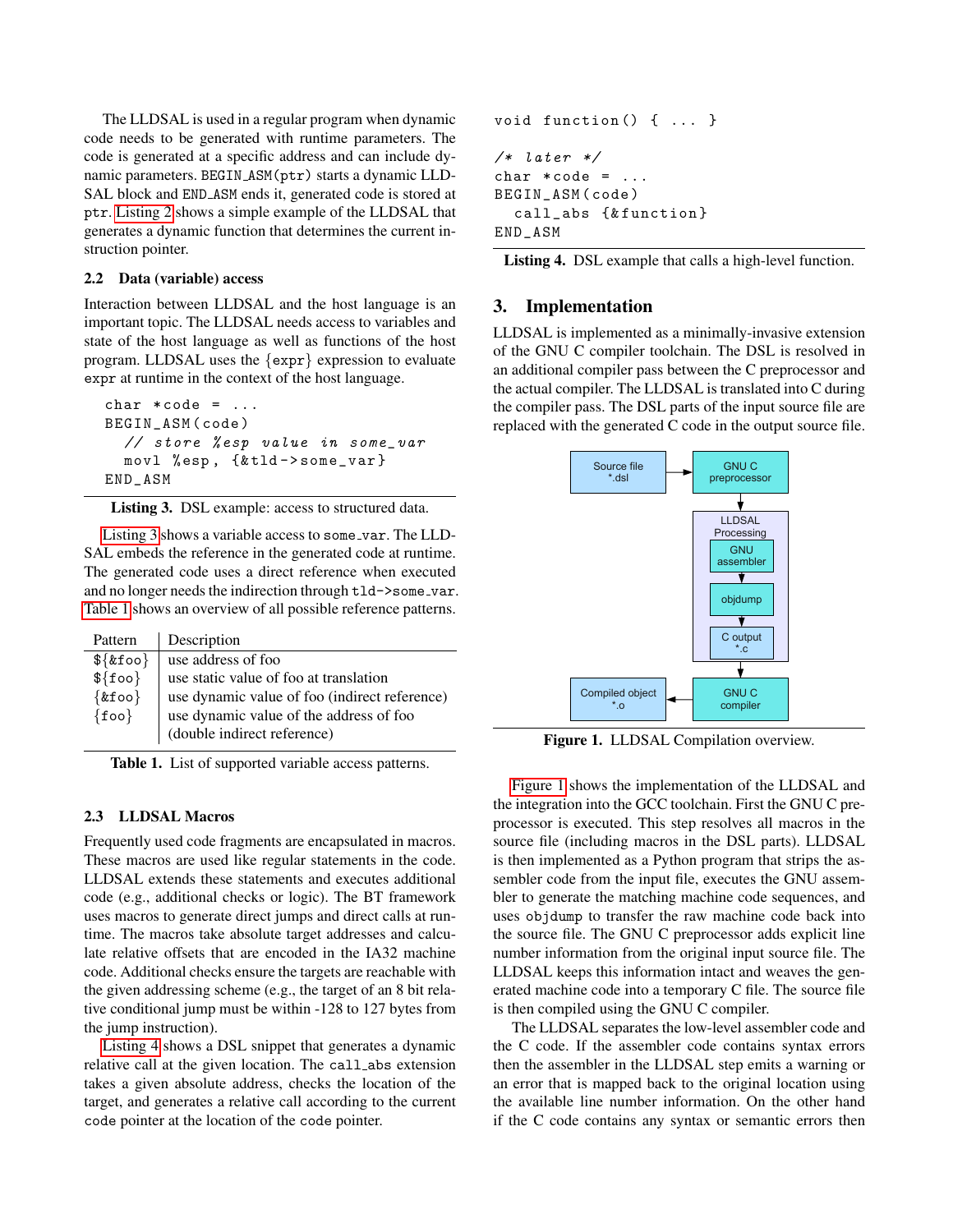the compiler can emit warnings or errors using accurate line number information.

[Listing 5](#page-3-0) shows a simple translation from the C code enriched with LLDSAL code to regular C code. The assembly code that is part of the LLDSAL block is extracted in the additional compiler pass, translated using the GNU assembler, disassembled by objdump, and the dumped machine code is integrated back into the temporary C file.

```
char * code = ...BEGIN_ASM ( code )
    nop
    cmp $0 , { tld - > maptbl }( , % ebx , 8)
  END_ASM
/* is translated to */
  // BEGIN_ASM
  // nop
  *(code++) = 0x90;// cmpl
  *(code++) = 0x83;*(code++) = 0x3c;*(code++) = 0 x d;
  *((int*)({code}) ) = \backslash(int) (tld ->maptbl);
  code += 4;// END_ASM
```

|  |  | Listing 5. Simple DSL translation. |
|--|--|------------------------------------|
|--|--|------------------------------------|

## 4. Implementation alternatives

LLDSAL uses an additional compiler pass to translate the DSL into regular code of the host language. Other approaches are offline code generation (relying on inline assembly directives), macro-based approaches, or feature-rich JIT code generation toolkits and libraries.

#### 4.1 Inline assembler

Inline assembler is a domain specific language that is available on top of many system languages like C or C++. The syntax of LLDSAL is similar to inline assembler. Both domain specific languages enable the combination of assembly code with access to high-level language constructs.

The difference between LLDSAL and inline assembler is that inline assembler produces static code at compile time. Source code written in inline assembler is directly integrated into the compiled program as part of individual compiled functions. LLDSAL, on the other hand, generates dynamic code at runtime and not at compile time. LLDSAL can be used for just-in-time code generation and self-modifying code.

Inline assembler cannot encode direct pointers to dynamic or thread local data. The LLDSAL encodes direct references to data structures in the machine code. Inline assembler needs parameters to access dynamic data structures, resulting in additional (unavoidable) overhead. Dynamically generated code optimizes the accesses to these data structures, removes parameters, and reduces indirect memory lookups.

#### 4.2 Macro-based approach

C macros can be used to specify low-level instructions in a semi-comfortable way. The machine code representation is encoded in a macro that uses dynamic parameters as well. The macros are then used to generate machine code at dynamic locations at runtime.

```
#define PUSHL_IMM32(dst, imm) \\
  * dst + + = 0 x 68; \\
  *((int32_t*) dst) = imm; dst += 4char * code = ...PUSHL_IMM32 ( code , 0 xdeadbeef );
```
#### Listing 6. Macro based translation.

[Listing 6](#page-3-1) shows a macro-based implementation. The state of the source file after the GNU C preprocessor step is comparable to the state after the LLDSAL is integrated into the final C file. Drawbacks of the macro-based approach are that every used machine code instruction needs to be hand-coded as a macro, changes to the program layout are cumbersome, and (manually) hand-coding machine code instructions is error prone.

Another drawback of this macro-based approach is that the compiler cannot statically check the dynamic assembly code. LLDSAL uses the compiler to check type sizes, assembly mnemonics, and the correct encoding of instructions at compile time.

#### 4.3 JIT code generation

Another alternative is using just-in-time code generation toolkits like GNU Lightning [\[1\]](#page-4-1) or asmjit [\[6\]](#page-4-2) that are more complex than simple compilers with inline assembler directives. These projects provide an interface to generate dynamic low-level code at runtime based on a high-level interface.

The high-level languages are different from the assembler syntax. The APIs are geared towards complex just-in-time code generation, e.g., for virtual machines. Both libraries add additional dependencies to the runtime image of the application and support features like CPU/ISA detection and code optimization. These features are not needed in a tablebased BT framework and only add unneeded additional complexity and overhead.

JIT-based code generation can check the generated code at runtime and throws a runtime exception if there is an error. Due to the library based implementation no compiletime check is possible. On the other hand a full JIT compiler is more flexible. JIT compilers can compile dynamic source